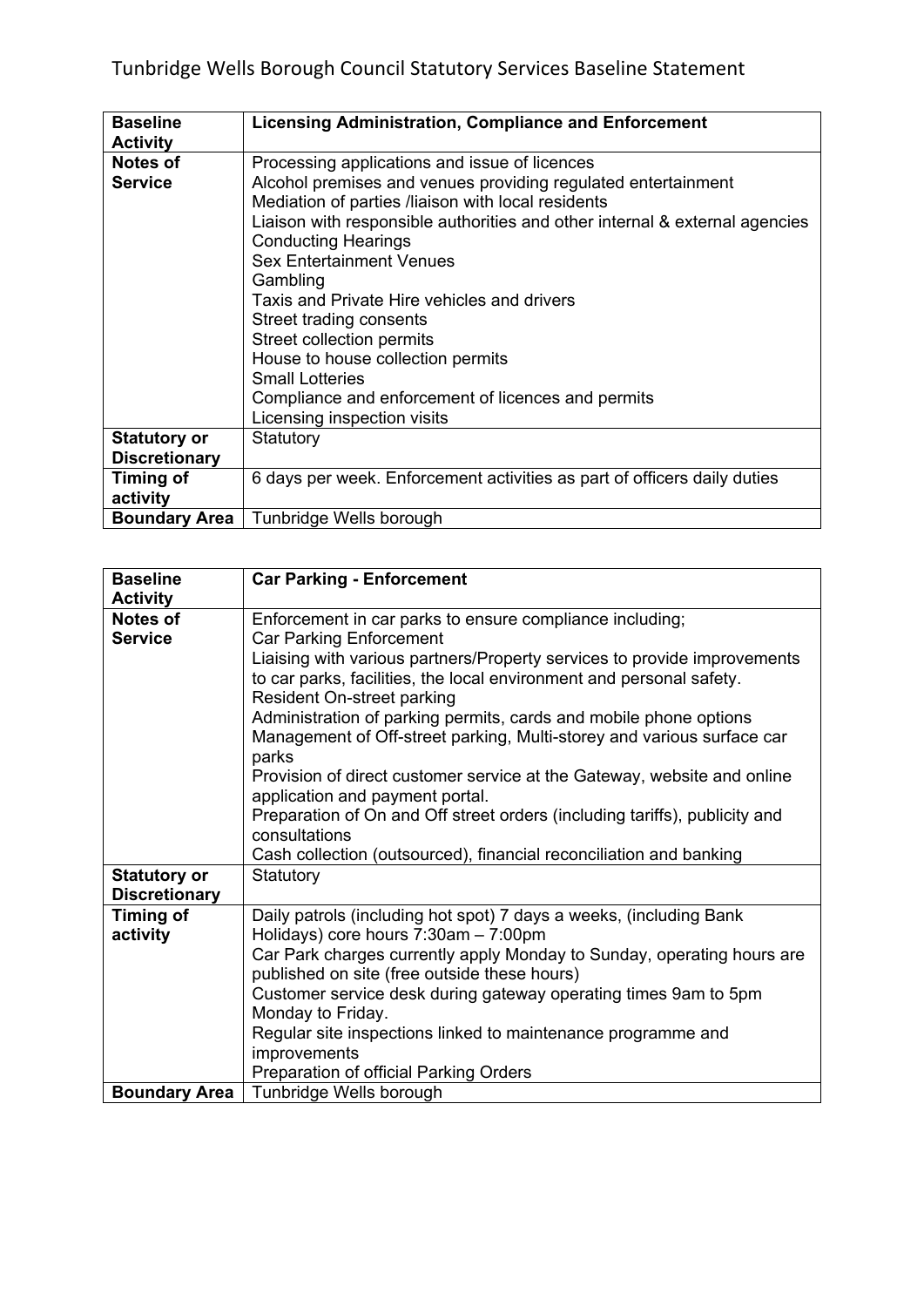## Tunbridge Wells Borough Council Statutory Services Baseline Statement

| <b>Baseline</b>                             | <b>Fly Tipping</b>                                                                                                                                                                                                                                                                                                                  |
|---------------------------------------------|-------------------------------------------------------------------------------------------------------------------------------------------------------------------------------------------------------------------------------------------------------------------------------------------------------------------------------------|
| <b>Activity</b>                             |                                                                                                                                                                                                                                                                                                                                     |
| <b>Notes of</b><br><b>Service</b>           | TWBC Client Officers are responsible for the initial investigation, whilst<br>the Waste Contractor Hit Squad deal with its removal and grounds<br>maintenance operators clear the town's parks. Hazardous waste or<br>excessive waste is removed by a specialist company. On the highway<br>waste is cleared by the County Council. |
| <b>Statutory or</b><br><b>Discretionary</b> | Statutory                                                                                                                                                                                                                                                                                                                           |
| <b>Timing of</b><br>activity                | 5 days a week based on rounds schedule                                                                                                                                                                                                                                                                                              |
| <b>Boundary Area</b>                        | Tunbridge Wells borough                                                                                                                                                                                                                                                                                                             |

| <b>Baseline</b><br><b>Activity</b>          | Dog Fouling                                                                                                                                                                                                                                                                                                                       |
|---------------------------------------------|-----------------------------------------------------------------------------------------------------------------------------------------------------------------------------------------------------------------------------------------------------------------------------------------------------------------------------------|
| <b>Notes of</b><br><b>Service</b>           | TWBC Enforcement Officers are responsible for investigating dog fouling<br>incidents, whilst the Waste Contractor street scene operatives deal with<br>its removal. The grounds maintenance operatives' clear dog fouling in the<br>towns parks. New Public Spaces Protection Orders (PSPO) to be<br>introduced in September 2018 |
| <b>Statutory or</b><br><b>Discretionary</b> | Statutory                                                                                                                                                                                                                                                                                                                         |
| Timing of<br>activity                       | 7 days a week                                                                                                                                                                                                                                                                                                                     |
| <b>Boundary Area</b>                        | Tunbridge Wells borough                                                                                                                                                                                                                                                                                                           |

| <b>Baseline</b>      | <b>Pavement Litter</b>                                                    |
|----------------------|---------------------------------------------------------------------------|
| <b>Activity</b>      |                                                                           |
| <b>Notes of</b>      | Waste Contractor street scene operatives deal with its removal, based on  |
| <b>Service</b>       | a borough wide streets schedule. A contract is also in place with Kingdom |
|                      | for litter enforcement.                                                   |
| <b>Statutory or</b>  | Statutory                                                                 |
| <b>Discretionary</b> |                                                                           |
| Timing of            | 7 days a week as per specification schedules                              |
| activity             |                                                                           |
| <b>Boundary Area</b> | Tunbridge Wells town centre and selected streets within the borough.      |

| <b>Baseline</b><br><b>Activity</b> | <b>Street Scene Enforcement</b>                                                                                                                                                                                                                                                                                                                                                                                                                                                                                                                                                                                                                                                    |
|------------------------------------|------------------------------------------------------------------------------------------------------------------------------------------------------------------------------------------------------------------------------------------------------------------------------------------------------------------------------------------------------------------------------------------------------------------------------------------------------------------------------------------------------------------------------------------------------------------------------------------------------------------------------------------------------------------------------------|
| <b>Notes of</b><br><b>Service</b>  | Deals with enforcement and monitoring of Council services<br>$\bullet$<br>provided by external contractors to ensure that the statutory<br>services of refuse and recycling collections, street scene services<br>are delivered to the required standard.<br>Gateway customer service office is the first contact point for the<br>public on many street scene activities who then raise jobs for the<br>Enforcement / Client officers and commissioned services to<br>ensure compliance include:<br>Street cleansing<br>Trade waste – duty of care on waste disposal (right days $\&$<br>$\blacksquare$<br>time)<br>Domestic waste – duty of care on waste disposal (right days & |